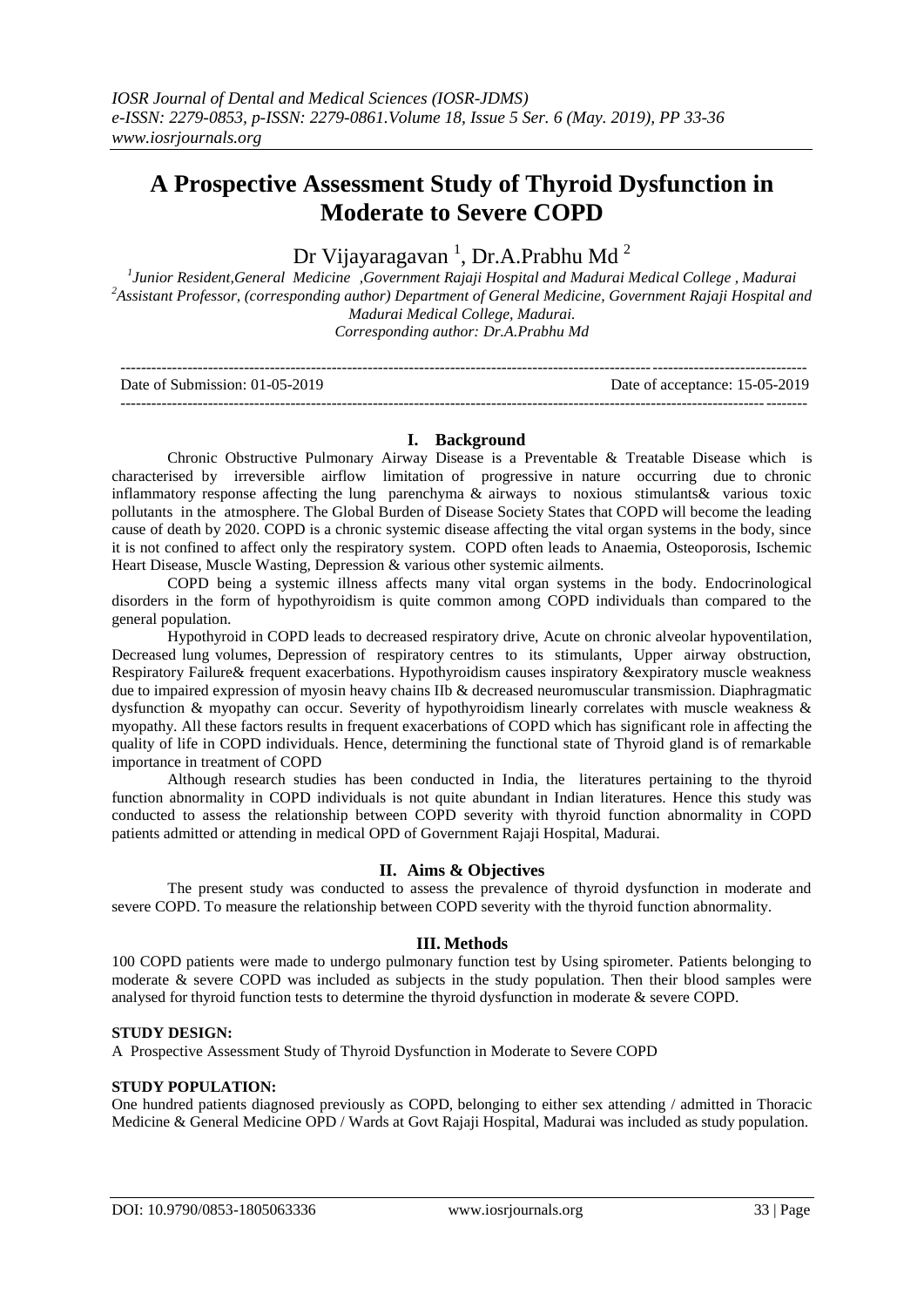#### **DURATION OF STUDY:**

3 Months September 2016 - November 2016

#### **INCLUSION CRITERIA:**

One Hundred patients diagnosed as COPD as per GOLD (GLOBAL INITIATIVE FOR CHRONIC OBSTRUCTIVE PULMONARY DISEASE) were included in the study population

#### **EXCLUSION CRITERIA:**

Known Hypothyroid & Hyperthyroid Patients Patients Underwent Thyroid Surgery Patients On Medications That Interfere With TFT - Amiodarone, Iodine Preparations, Immunosupressive Drugs Patients Has Chronic Obstructive Disease Other Than COPD Bronchiectasis, Cystic Fibrosis.

# **IV. Method of Collecting Data**

COPD pateints of varying age and sex were selected carefully using GOLD criteria. Their written consent was taken. The history was elicited. Age, height, weight were recorded. Thorough clinical examination were carried out. The subjects were made to undergo pulmonary function tests using Medspiror, for 3 times at every 15 minutes interval and best of 3readings was taken. The Forced Vital Capacity (FVC), Forced Expiratory Volume at the end of one second (FEV1),FEV1/ FVC ratio were recorded. Patient belonging to Moderate & Severe COPD stages as per GOLD guidelines were included for the study. Then they were subjected for thyroid function test.

#### **CONSENT:**

Patients were informed about the details of the test performed and blood samples were collected with the consent.

# **V. Results**

In Our Study, Majority Of Patients ( 42/100) Were Within 60-70 Yrs Of Age. Majority Of Study Population Were Males ( 82/100)

In Study Population, 64 Patients Comes Under Moderate COPD Severity 34 Patients Comes Under Severe COPD Severity



Mean Values Of FEV1/FVC Ratio In Moderate & Severe COPD are shown

|             | 4ean             | ∟כו  |  |
|-------------|------------------|------|--|
| M<br>lerate | $\sim$<br>. J. J | 5.98 |  |
| Severe      | nΩ<br>1.40       | 1.1J |  |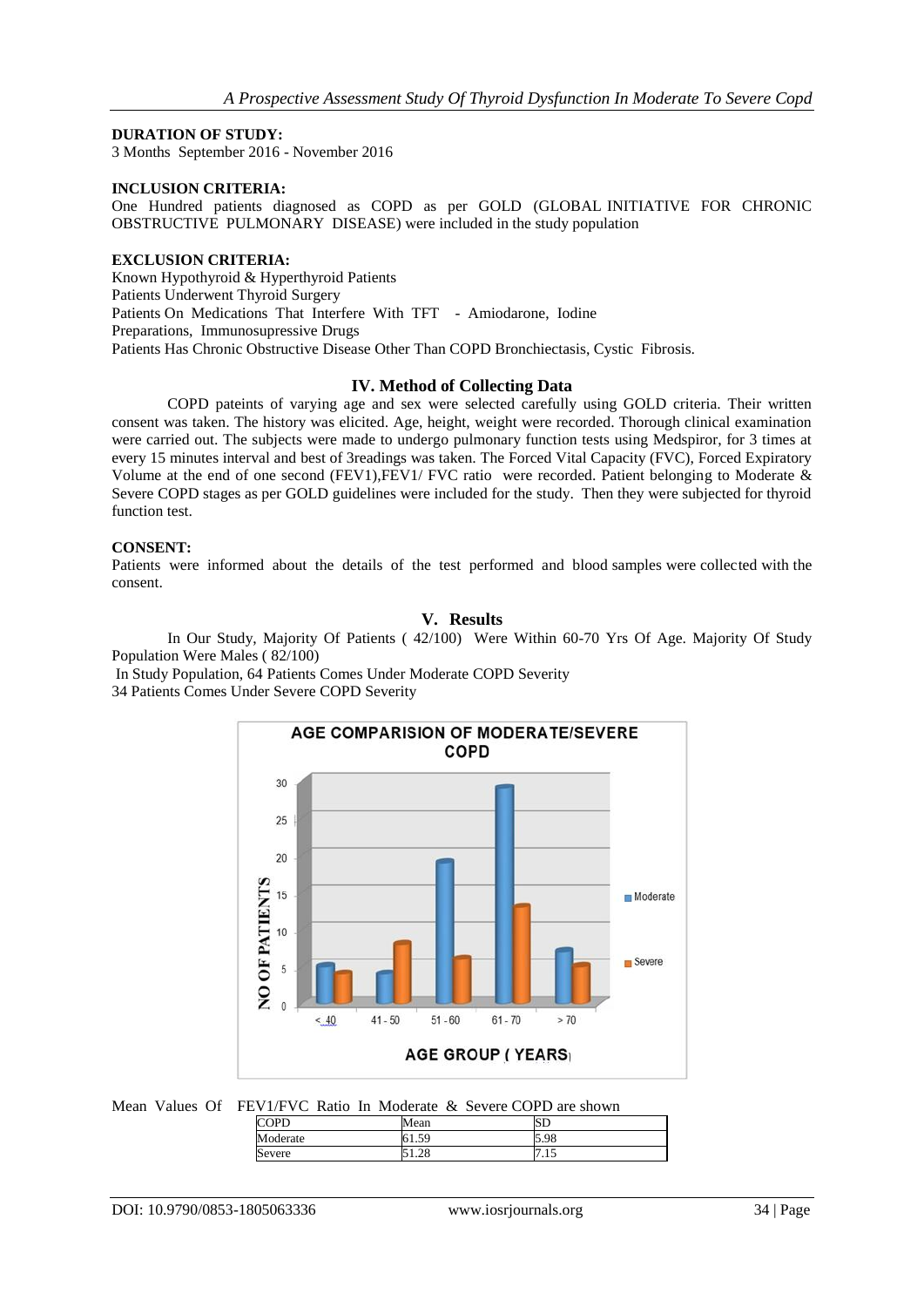| <b>COPD</b> | Overt Hypo | Subclinical | Normal | Total |
|-------------|------------|-------------|--------|-------|
| Moderate    | 28         |             | 25     | 64    |
| Severe      | 32         |             | 3      | 36    |
| Total       | 60         | 12          | 28     | 100   |
|             |            |             |        |       |

Table showing Biochemical Profile Of Thyroid Disorder In Moderate & Severe COPD



Our study results showed the prevalence of thyroid dysfunction in the form of hypothyroidism was observed in 67 out of 100 COPD study subjects. Mean value of TSH is of significantly elevated in our study subjects (moderate  $\&$  severe COPD) with its p value being significant (<0.001). There was a significant negative correlationship between COPD severity predicting parameter FEV1 with TSH values. Mean values of Free T4 & Free T3 was of significantly reduced as the FEV1 drops down in study subjects of moderate & severe COPD. P values of Free T3 & Free T4 in our study is also of significant  $(<0.001$ ). In Study Population,

- Mean Value Of TSH In Moderate COPD 9.27 ±2.35 µIu/ml
- Mean Value Of TSH In Severe COPD 14.29±1.31 µIu/ml
- Mean Value Of Free T4 In Moderate COPD 0.64±0.36 ng/dl
- Mean Value Of Free T4 In Severe COPD 0.36±0.13 ng/dl
- Mean Value Of Free T3 Among Moderate COPD  $2.912 \pm 0.667$  pg/ml
- Mean Value Of Free T3 Among Severe COPD  $2.161 \pm 0.768$  pg/ml Several other parameters showed significant relation with COPD severity predicting parameter FEV1.
- Correlation Coefficient between FEV1 & TSH : Good Negative Correlation with statistical value : -0.72( Good Negative Correlation)
- Correlation Coefficient between FEV1 & Free T4 : Good Correlation with statistical value : 0.649 ( Good Positive Correlation)
- Correlation Coefficient between FEV1 & Free T3 :Moderate Correlation with statistical value: 0.474 (Moderate Positive Correlation

Mechanics such as Hypoxia, Hypercarbia, Systemic Inflammatory Mediators & Iatrogenic steroids results in hypofunctioning state of thyroid gland in COPD.